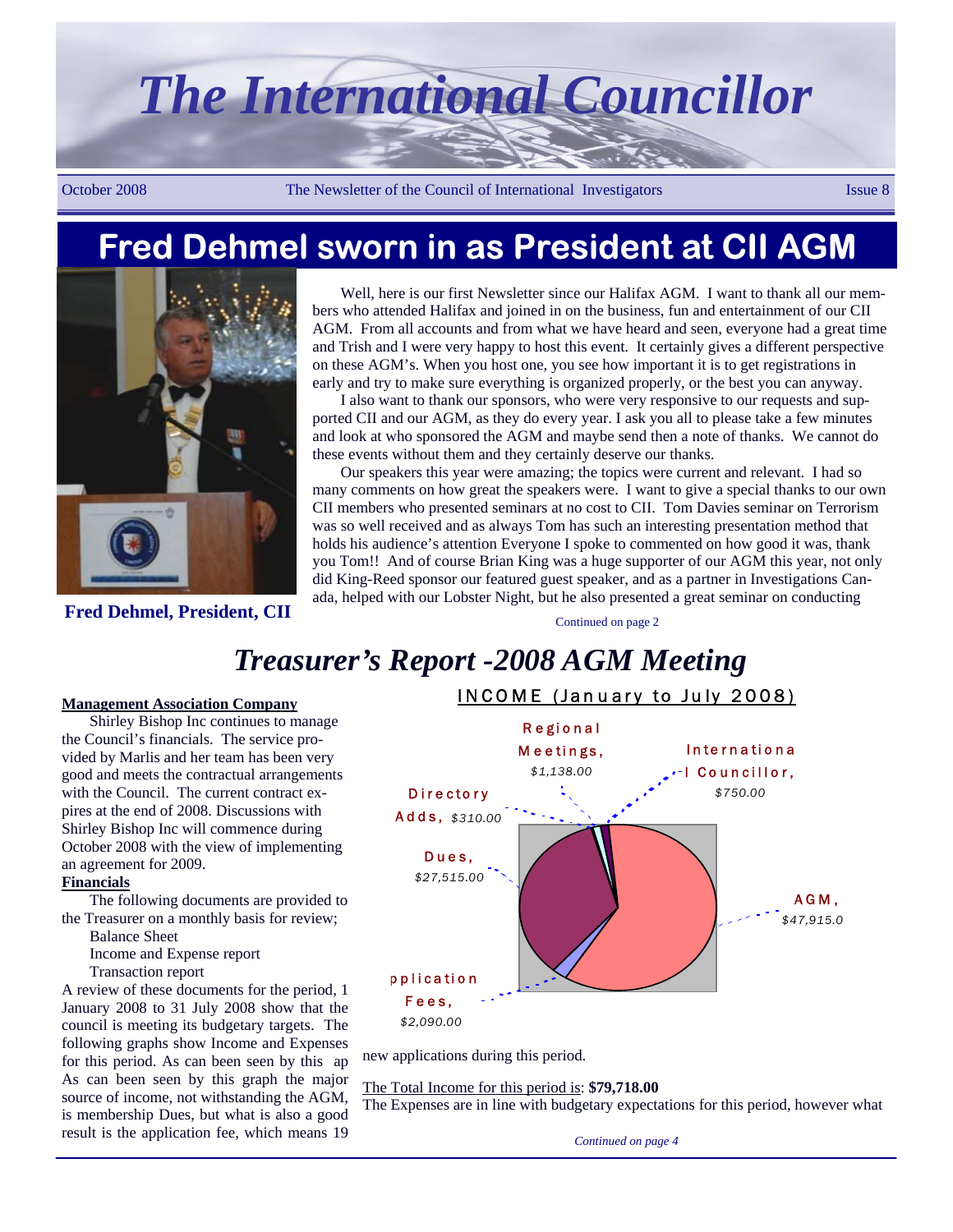# **Fred Dehmel sworn in as President at CII AGM**

1 E 1

## Continued from page 1

investigations in Third World countries. Again I heard nothing but praise for this seminar. Thank you Brian for your support!! Our other speakers presented seminars that were very well received and worthwhile.

As with every AGM we also present awards to outstanding members of CII. This year was no different. As you can read in this issue the International Investigator of The Year was presented to Steve Kirby, SII. This honour is a difficult award to win, it takes a special investigator to be able to conduct an investigation that would be worthy of this award. We all do investigations every day and many are very indepth and successful and for most of us, success is enough. But sometimes a case comes along and that case is matched with the right experienced investigator and the results are outstanding, the investigative method was skilful and imaginative and many of the hours were donated just because the cause is right. This was the case with Steve Kirby!! It is investigators like Steve and many other in CII that make us different!! Steve is a great example of what CII is all about, we are elite and Steve has shown us that we are. Congratulations Steve!!!

Each year we also honour a CII member that has dedicated themselves to CII and has continually tried to improve and move forward the Council. This dedication to CII should not be taken lightly, as it is difficult to run a company, conduct investigations and still give up your off time to our Council. The time when you could be with your family, or taking a day off or maybe catching up on work overload. When a member goes above and beyond for CII, they deserve to be recognized by us all. Having been on the Board with this year's recipient, I know the time he has dedicated and I know his unselfishness was pure and always for the good of the Council. Our outgoing secretary, Jack Burke was the re-

**YOUR FAST SOURCE IN** 

cipient of this year's Meritorious Service Award and I could not think of a better person to be honoured this year. Congratulations Jack and thank you!!!

We also have a group of members who volunteer as Regional Directors for various parts of the world. Their job is to spread the word about CII, vet new members, and to help grow CII and encourage gatherings. Our Malcolm W. Thomson award is pre‐ sented to one of our Regional Directors, who best represents the ideals and high professional moral standards of Malcolm Thomson. The recipient is a person who best exemplifies the membership and the Strategic Plan goals of the Council. This year we are proud to present this award to Seth Derish. Seth went out of his way this year as Regional Director and we are all very proud of him. Congratulations Seth!!!.

This year, I have the honour to be inducted as President of CII. Since joining CII in 2001, I have dedicated myself to this organization and I have truly found an investigative home. I knew that this Council was special when I went to my first meeting in Toronto, Canada and I watched how members interacted with each other. It was more like family than an organization; members were thrilled to see each other and to be with each other. It was something that I did not see with any other organization and it intrigued me. As the week went on, I realized I was in the room with true professionals from around the world and there was no industry politics going on, now I was amazed!! Since that time I have never missed an AGM, CII has become my investigative family and it is the organization that I devote my time to. Each year, I have made new friends, strengthened others and always learned from you all. There are not many days in the year that I do not hear from a member, either for purely social reasons or business reasons. In many cases, I do not believe some CII members understand the value of being a member. It is not so much about getting work referrals from other members, it is more about having access to the finest investigators in the world, investigators who would drop what they are doing to assist



since 1978 **Detectiv Consulting International GmbH** 

# **GI: Insurance Fraud Service**

CEO: Juergen Fritz Hebach (Member of BA CII WAD) Fon: +49 171 410 74 11 / Fax: +49 30 433 533 1 Internet: dci@insurancefraudservice.com

Continued on page 9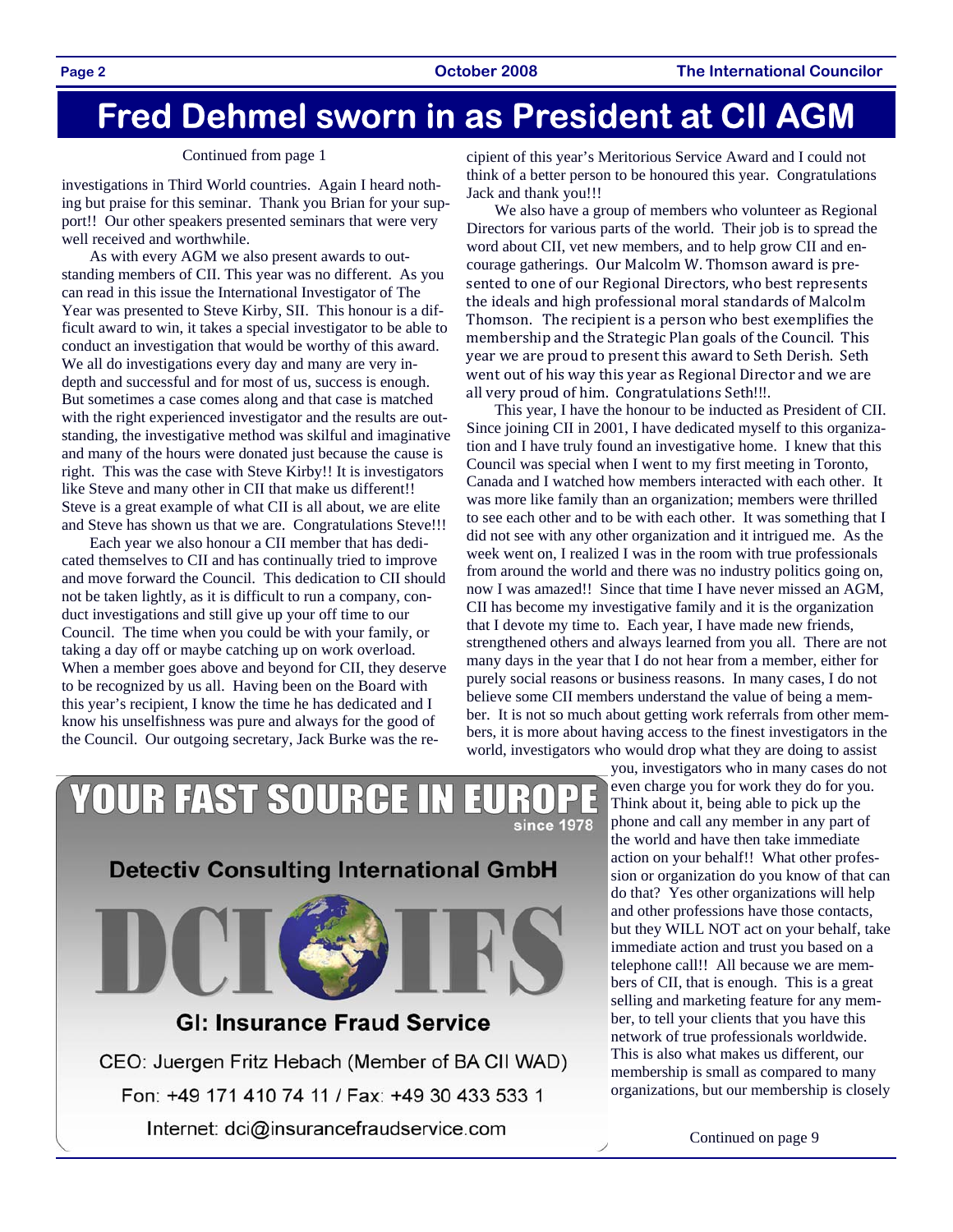# **Reg Montgomery sworn in as 3rd VP**



# **Jack Burke presented with Meritorious Service Award**

I am submitting a nomination for CII's Meritorious Service Award pursuant to Section  $2(g)$ -R of the Rules & Regulations to be awarded to Jack Burke. He has served as the Council Secretary for three years with dignity and professionalism. He took over as Secretary with a commitment that has served the Executive Board and the Council with a steady hand and daily presence. His patience and intellect in every matter reflects the elite standard of the Council. He has quietly performed his duties in a manner that provides the support and leadership for the Board to function in an efficient manner that any organization would envy. Jack Burke has cast the office of Secretary for the Council with respect and performed his duties with the Council's best interests throughout his term as Secretary.

I believe that Jack Burke symbolizes the spirit and intent of the Council's Meritorious Service Award and I am submitting his name for consid-

eration for the MSA. Respectfully submitted, Nancy S. Barber

Malcolm Thompson Award goes to Seth Derish

I would respectfully submit to the committee the name of Seth Derish for the Malcolm Thompson award. Seth Derish is one of CII's newest Regional Directors and has been one of the most active RDs. He hosted and organized the first regional meeting ever held for CII in Central America. He located two excellent speakers, provided transportation and hosted a barbecue at his home as part of the regional meeting. He was able to not only network our existing members but invited several potential applicants. As a result of his hard work, we now have a new member from Chile, an area where CII had no members as well as applicants from Brazil and Guatemala. Seth Derish is one of the reasons that CII has had such a successful year, expanded our membership to regions where we had no contact and been a sterling example of how Regional Directors should and can carry out their duties.

Nancy S. Barber



**Left to right:** Rob Burchell, Galen Clements and John Sexton get ready to take it to the greens at the AGM Golf Tournament at the Championship Glen Arbour course in Halifax, NS. *Photo by Wally Bonin*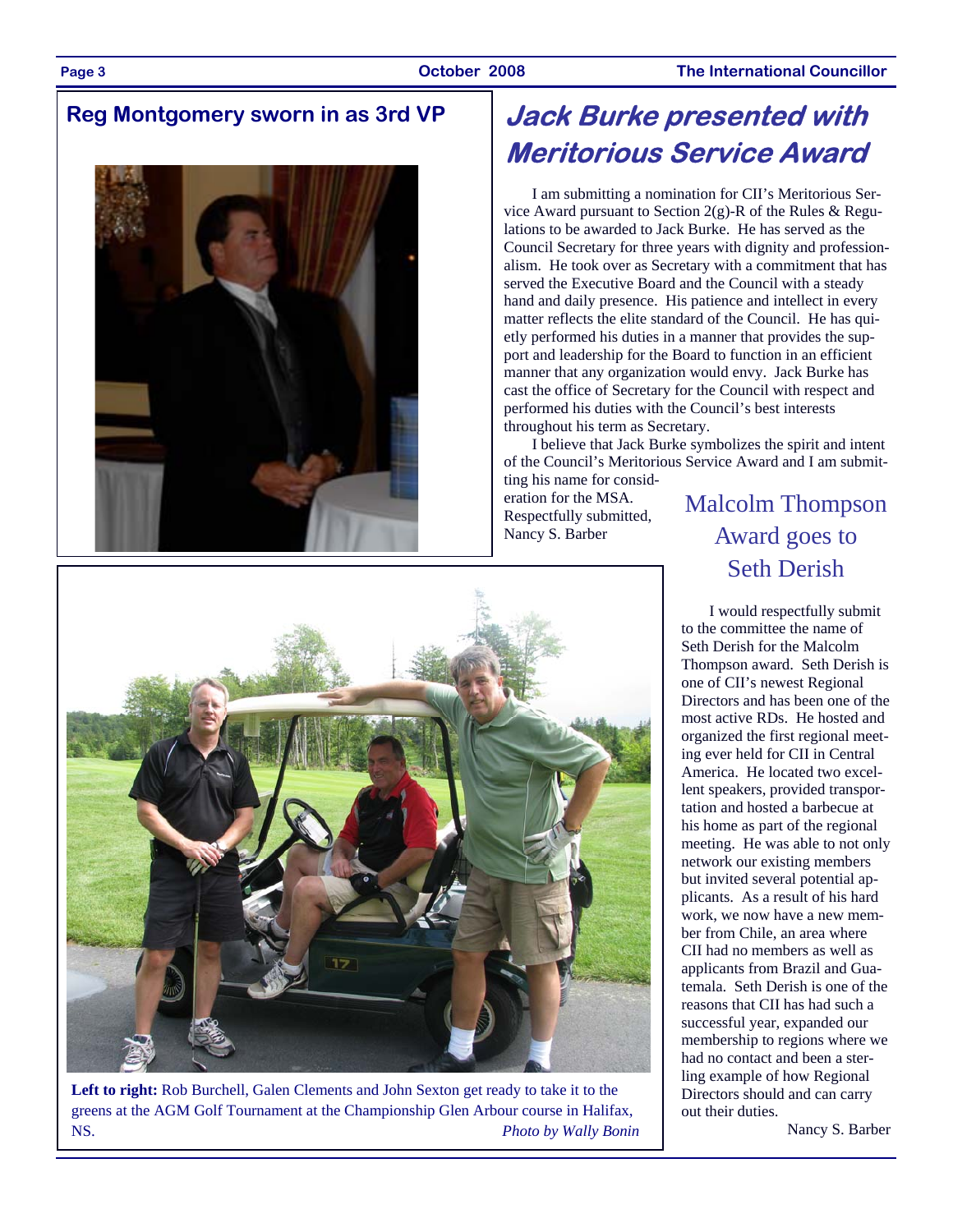# *Treasurers Report -2008 AGM Meeting*

### *Continued from page 1*

is worth mentioning is the production and distribution of the CDROM Directory has realised a further cost reduction over 2007. The Total Expenses for this period is: **\$37,017.00.** 

## **AGM 2008 HALIFAX**

AGM host Fred Dehmel, has provided reports to the treasurer regarding the financial aspects of the AGM. The AGM account is controlled from CII Office.

AGM registrations via online continue to be a great success.

## **Membership**

Payment of dues and the updating of members details via our



online facility has continued to be a great success. The updating or changing members information via the website is available 24/7, members are encouraged to use this facility as soon as their circumstance changes.

## **Pro-Rata Fees**

Applicants who apply to join CII shall be entitled to a Pro Rata Fee Rate as outlined below. The rate is calculated when C.I.I. Headquarters receives the application. Applications received between;

| 80% of Full Membership Fee<br>April - June       |  |
|--------------------------------------------------|--|
| 60% of Full Membership Fee<br>July - September   |  |
| 40% of Full Membership Fee<br>October - December |  |

### **2009 Budget**

The budget will be developed and submitted to the Board in November 2008 in consultation with the Board.

It is proposed that the 2009 budget will continue to include an expense item for Regional Meetings. However, it is proposed that these regional meetings shall number no more than 3 during

the 2009 budget year with a total budget of \$1,200.00 per meeting.

It is paramount that control of all CII funds remains with CII Office and overseen by the Treasurer. Iit is therefore proposed that the Policy using these funds is as follows:

- 1. \$1,200.00 allocated for each meeting.
- 2. Funds to be used for advertising and/or venue hiring.

3. CII Office shall receive copies of all invoices associated with the Regional Meeting no later than 1 month after the event.

4. The meeting organiser shall ensure that the funds provided by the Council is recovered and forwarded to CII Office, together with any profit, no later than 1 month after the meeting.

5. The meeting organiser shall provide a financial report to the Treasurer no later than 1 month after the event.

The meeting organiser must contact the Treasurer, as soon as it becomes aware that the meeting may go over budget.

In conclusion, the primary source of the Councils income continues to be derived from membership dues. The officers, board members of the Council should ensure that membership, both retaining and existing members, that recruiting remain the focal point of the Council's agenda.

## *Submitted by Rod Webb*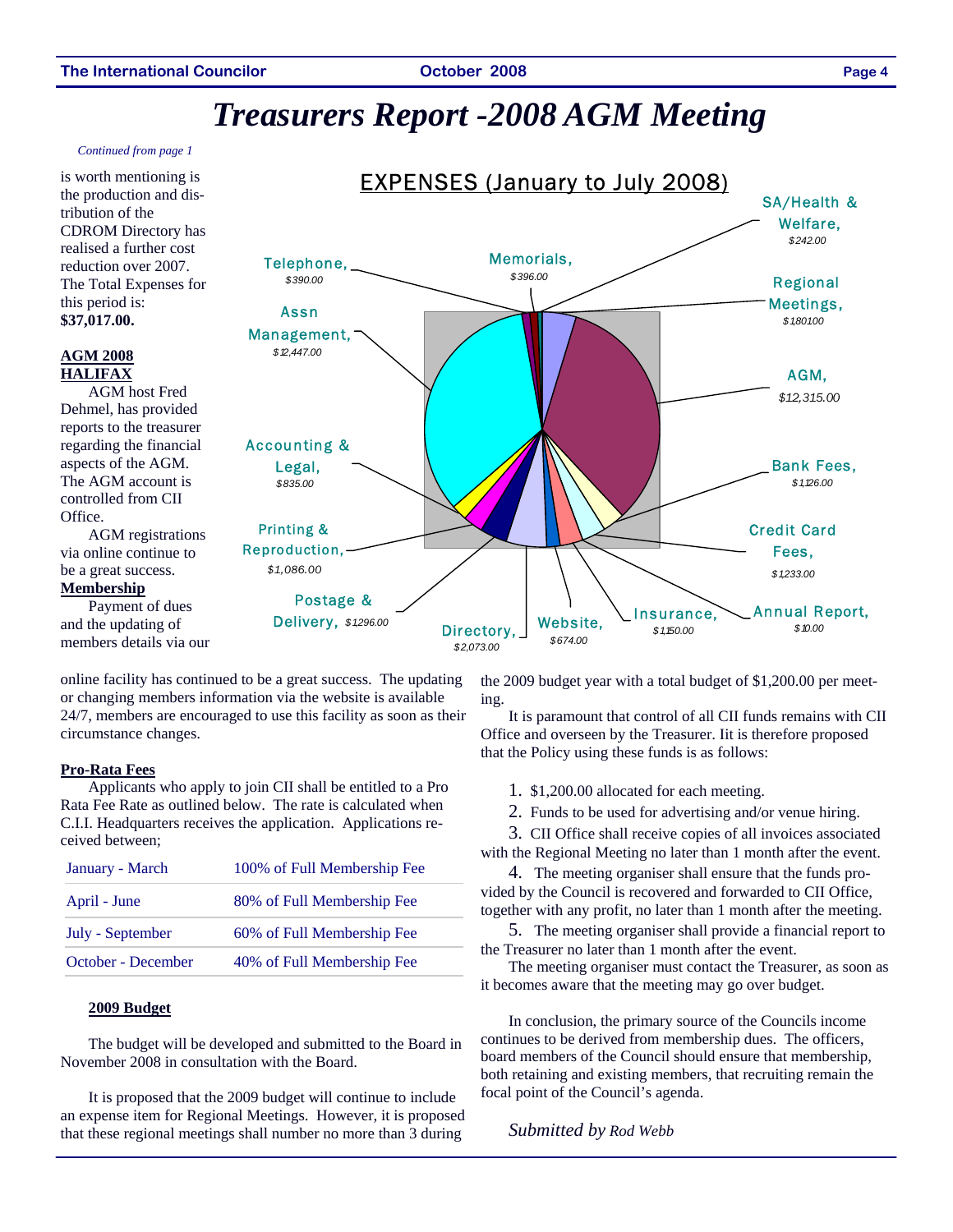# **Third Vice President's Report to the 2008 AGM**

The most important issue concerning the CII is its membership. The single most source of income revenue that the organization relies upon is annual dues; the organization needs member to sustain our international coverage which presently covers most of the globe. Our membership number hovers historically around 300. Our present situation is:

| Membership 2007.                 | 306 |
|----------------------------------|-----|
| Membership as of this report:    | 317 |
| New members in 2007.             | 28  |
| New members since the AGM 2007   | 28  |
| Members not renewing Jan 2008    | 16  |
| Applications waiting to be voted | 4   |
| Applications still being vetted. | 9   |
| Applicants still being vetted.   | 2   |

TOTAL New members since AGM 2007 28 Our membership history is summarized as follows:



# **CII MEMBERS**





## **NON-RENEWING MEMBERS**



There has been a consecutive increase in the membership since 2005 Our membership is at the highest number in five years and the number of new members accepted at its highest. The continued success of attracting new members is a mixture of various factors:

- Existing members directly recruiting new members.
- The work of the Regional Directors.
- The regional meetings.

The fact that existing members are recruiting and recommending the council to their friends and business associates shows that they have trust in the long established traditions of the CII. The RD's continue, to openly support and convey, the image of the CII.

## **RECRUITING & REGIONAL MEETINGS**

There have been 4 regional meeting in the past 12 months:

Amsterdam: Organized by Eddie Sigrist and Alan Marr

Costa Rica: Organized by Seth Derish Washington: Organized by Joan Beach

Singapore : Organized by Ponno Kalastree

All these have been successful and have resulted in new applications. The hard work and dedication by the organizers is very much appreciated and is an endorsement to the caliber of members that we have in the CII.

These regional meeting being the brain child of Joan Beach have now been running for several years and are proving a successful method of attracting new members and retaining existing members. The organ-

Continued on page 6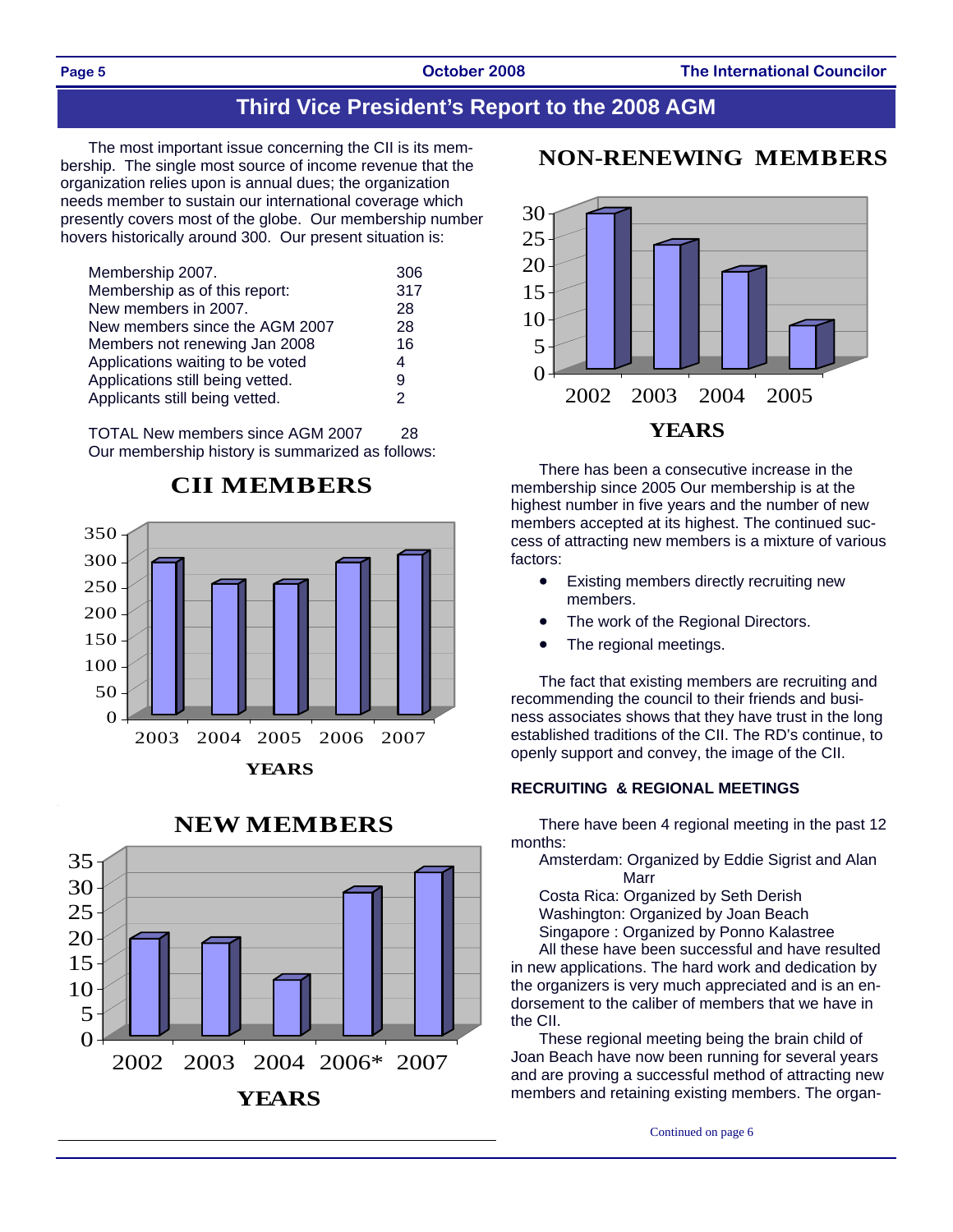## **Third Vice President's Report to the 2008 AGM**

### Continued from page 5

izers are finding that they attract local members who do not or can not attend the AGM's as well as investigators interested to see how the CII works.

There are meeting being arranged during the next 12 months the European meeting is being organized by Alan Marr in London. Brian McGuiness and Joan Beach are working on a meeting in Miami for October; Ponno Kalastree will be arranging a regional meeting this year in Singapore. The regional meeting will be held during the SE-CUREX-ASIA 2008 conference to be held on 6 & 7 Nov 2008. SECUREX-ASIA is the regional; security conference that we have been organizing since 1983. The event attracts delegates from the Asia Pacific region. Reggie Montgomery is arranging a meeting In Argentina in February next year.

As well as local members these meetings are open to any member to attend and indeed they are encouraged to do so.

I also urge board members to attend these regional meeting which will allow them to deliver the CII's message to members and interested none members. This also allows members who do not attend the AGM's (which there are many) the chance to ask questions and putt their concerns and ideas to a member of the board who in turn can deliver those messages to the board as a whole.

## **OTHER ACTIVITY**

Alan Marr has had a recruiting drive throughout the Eastern Europe countries so the coming year should see another year of growth in the membership. With good leadership from the 3<sup>rd</sup> Vice President and the ERD I believe that through membership growth we will be able to spread the CII through many countries we do not yet have membership. This expansion is necessary to sustain our Global image.

## **VETTING PROCEDURE & REGIONAL DIRECTORS**

Through business commitments Kevin Ripa stood down as Executive Regional Director at the Mid-year meeting. Alan Marr quickly filled the void returning to the post. We owe Alan a big thank-you for stepping in at the last minute to a post he had vacated only 6 months prior.

The vetting protocol that was introduce by Nancy Barber last year is still in force and working well, A few changes have been made to the procedure from application receipt to the voting of membership. A copy of the updated protocol has been distributed to the RD's. A monthly chart has been devised which allows the Office, 3<sup>rd</sup> VP, ERD and the Secretary to follow the exact location and stage of an application.

The regional Directors are all pulling in the same direction and getting through the vetting procedure as quickly as they can, some taking longer than others for a

verity of reasons. Due to the procedures now in place regarding applications the RD's only receive complete paper work, they do not have to chase the applicant for none submitted documents or fees'.

The problem facing some RD's in their respective countries they can not undertake a criminal records search against the applicant and in some they can not undertake the same even with the signed release of the applicant, so we are stuck with the fact that we have to rely on the applicants honesty stating they do not have a record

We are losing three RD's and one is passing on a region:

1.Jounie Heikkinen Region 17 Scandinavia,

- 2.Heinz Rambousek, Region 9 Austria, Hungary, Italy, Switzerland.
- 3.Alan Marr is passing Region 10 Netherlands on to Eddy Sigrist

Robert Dudash Region 6 Great Lakes and Region 7 USA Central

I know that the Board and the members would want to thank these RD's for the time and effort they have put into these posts.

In fact we should all recognize the work all the RD's do on behalf of the Council and give up a lot of their time in doing so

As the investigation industry continues to grow which in turn should increase the number of applicants to the CII the 3<sup>rd</sup> Vice President and the Executive Regional Director through the respective RD's have to be mindful that all applicants are properly vetted so any bad apples do not fall through the net?

### **FUTURE**

As an organization that prides it self on the caliber of its members but also relies on member number to keep the council afloat we need all members to recommend new people that are qualified to become members. We require a constant flow of new applications.

The future predicted economic cries will brink with some turbulence within the industry, history shows that the requests our industry will be called up to perform will vary considerable from what many are used to. Members I feel will have to move their interests and activities to other areas of the Investigation field. To compete and stay ahead they will have to explore new services and areas of investigation to offer their client.

As an organization with a tremendous amount of experience between us we will have to be more ready and available to offer advice and direction to the members who may not recognize or have the experience to venture into new investigation avenues we may have to offer.

 Respectfully submitted, Roy Whitehouse. Third Vice-President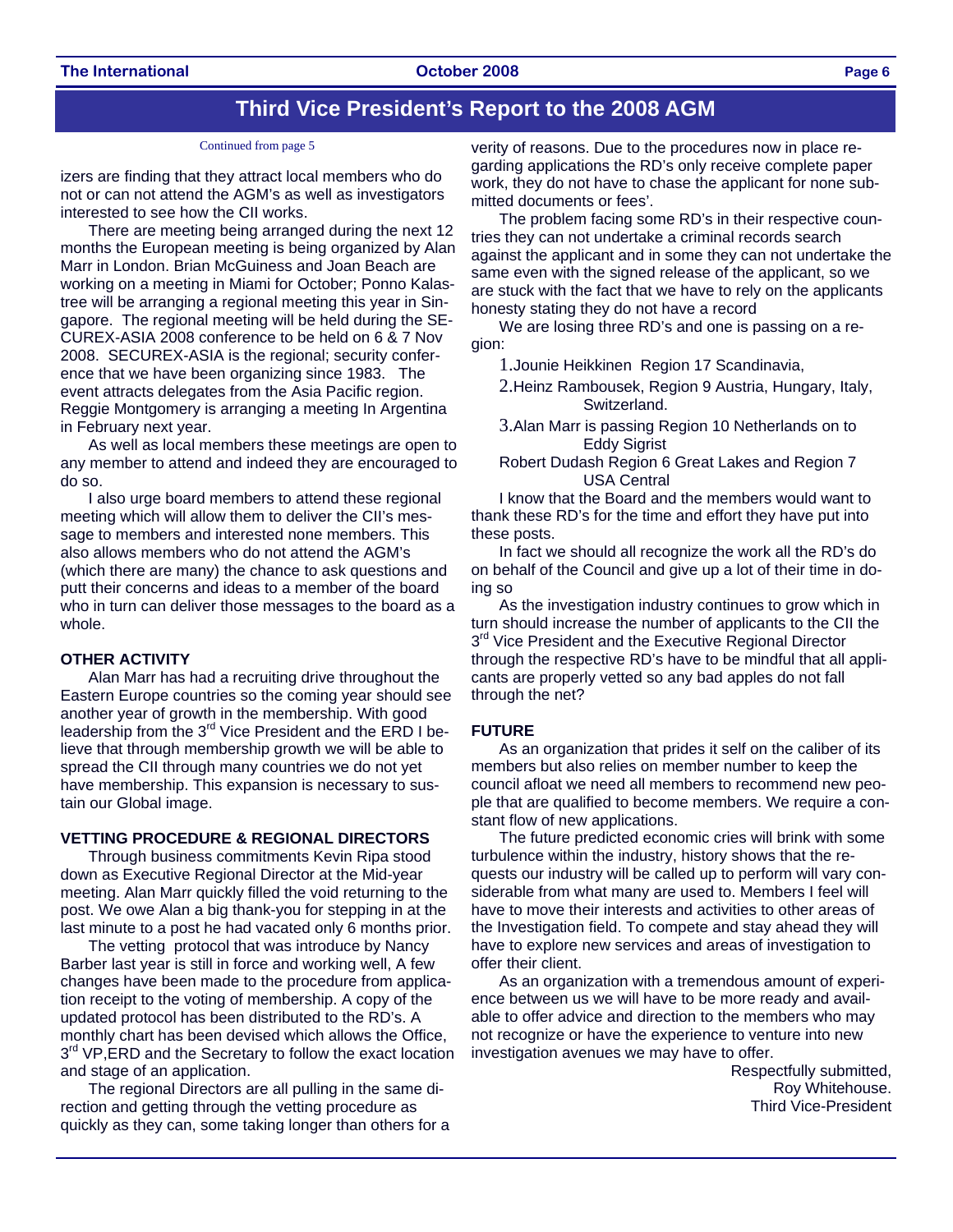# **Second Vice President's Report**

The primary task of the Second Vice-President is to plan and organize the 2009 AGM. Our host is Rod Webb and we have selected the site, the Marriot Surfers Paradise Resort & Spa in Queensland, Australia. The conference is scheduled for September 1 – September 6, 2009. Rod Webb will be visiting the hotel and site this month to confirm the final room rate.

Attached to this report is the proposed budget prepared by Rod Webb. You will note that we are planning for 45 members to attend with 3 non-members, 15 partners and guests and 5 registrants for the seminars for a total of 68. Our attendance numbers are gauged on the expectation that economic factors will play a role in attendance, especially on the part of U.S. members. While the U.S. dollar remains strong against the Australian currency in that it is almost an equal exchange, travel costs may limit attendance by U.S. members. We will be focusing our promotional activities to CII's member ship to support the 2009 AGM.

To that end, we are working with our Regional Director Ponno Kalastree to target our CII's membership for attendance. We are also working on a proposal to share the site with back-to-back conference with SE-CUREX. This proposal includes sharing seminar speakers and at least one social event. CII and SE-CUREX will maintain their own schedules and separate identity for the purpose of the AGM. Pursuant to Article XI-R, Section 2-R, the Seminar Agenda will be presented to the board "within a year" of the AGM. The AGM plans will be finalized and reported in the 2009 MYM conference report.

An advertising campaign is being organized that includes a proposal that CII exchange advertising space with other organizations to carry notice of CII's AGM in exchange for announcements by any sister organizations.

As has been the tradition over the years, should there be any necessity for change in planning, a backup site in Costa Rica is proposed. We have two members who could assist in hosting that back-up site, Seth Derish and Brett Mikkelson. the time frame for any back-up site would remain the same and the site would be the Barcelo Hotel in San Jose, Costa Rica. This is the same site as the regional meeting held this past year and it would be able to meet all of our requirements should any change in the AGM site be required.

As part of our strategic planning for this year, a regional meeting was held in San Jose, Costa Rica on April 12-13, 2008. Seth Derish organized the regional meeting and the success of this regional meeting should provide a guideline for future regional meetings in the area. There were two speakers— Garland Baker and Brian Harris, a luncheon, a round table morning discussion, a cocktail hour at the hotel and Seth Derish hosted a pool party at his home on April 13, 2008. Seth Derish is to be commended for his first year as Regional Director and the success of the regional meeting. I would also like to thank Luis Fernando Molina Perez, Brett Mikkelson, Sam Brown and Marc Reed for their support of the meeting. Maurice Armes is also to be commended for providing us with a Spanish translation of the CII brochure.

CII was able to sponsor this event well within the \$1,000.00 budget accorded each regional meeting.

## **COSTS-CII COSTA RICA REGIONAL MEETING-2008**

| Costs (in U.S. Dollars) |          |
|-------------------------|----------|
| Gas                     | \$62.00  |
| Pool Party              | \$194.00 |
| <b>Hotel Conference</b> |          |
| Room & Breakfast        | \$534.60 |
| <b>TOTAL</b>            | \$790.60 |

We collected \$550.00 in registration fees making the total cost of the regional meeting to CII of \$240.60.

This meeting was successful for a number of reasons, including obtaining one new member, William News, and the pending application of Peter Schmid. We had a total of 15 attendees. The success of the meeting was not so much that it attracted attendance by the general membership but introduced us to several contacts in the region we would not have otherwise made and generated interest in a region generally inactive in CII. Finally, we have one member and another potential member who have both offered to either host or assist with hosting another regional meeting in Buenos Aires, Argentina and/or Panama. Another benefit of this regional meeting is that we

Continued on page 8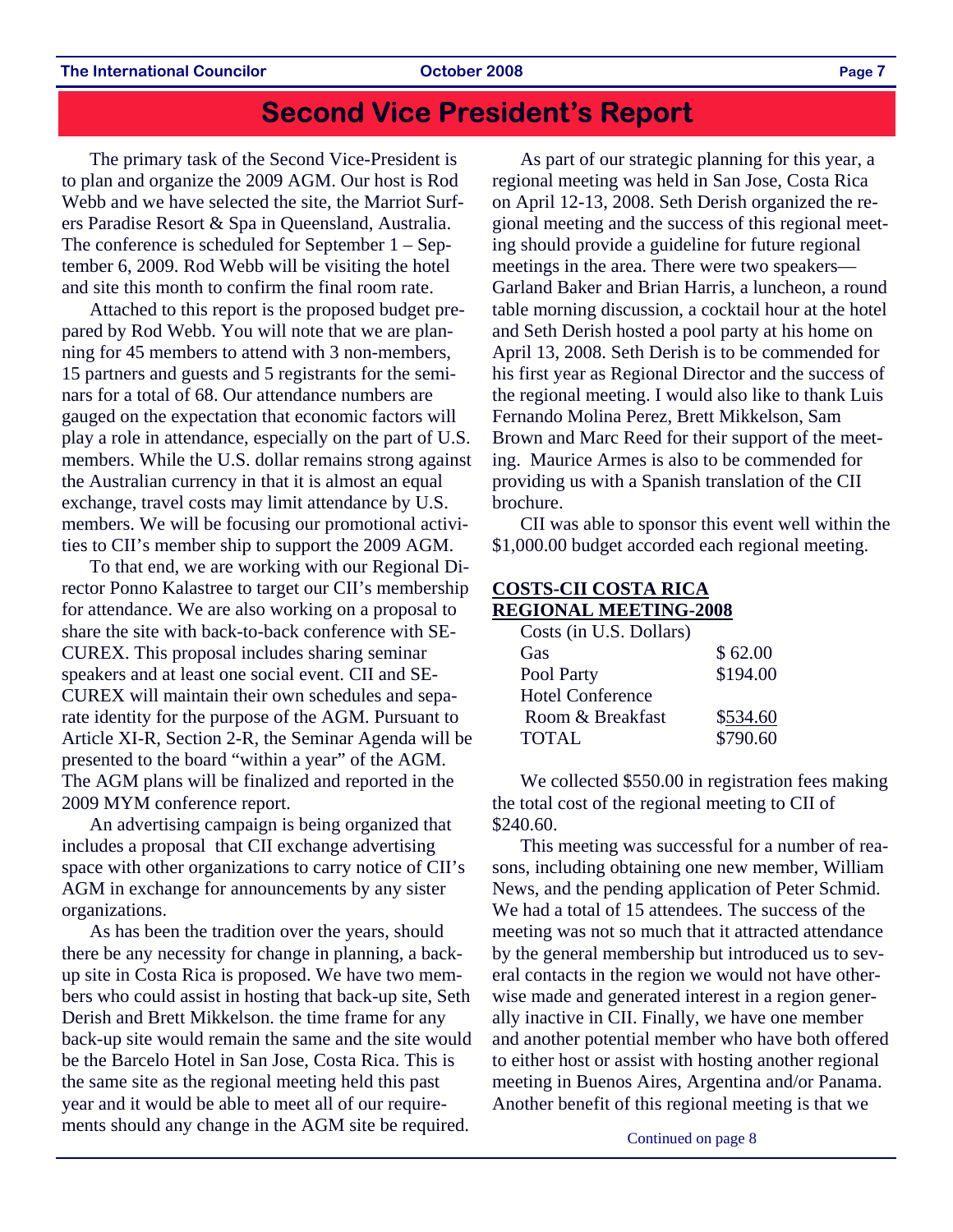## **Page 8 October 2008 The International Councilor**



**WE PARTIED HEARTY! Above, new member Bertrand Fortin from Montreal and his wife Jackie attended their first CII meeting in Halifax, NS. At right, Ed Henry, Launce Saunders and Jacob Lapid** 



**chowed down on lobster and all the fixings at the Lobster Bash held at Privateers Warehouse, sponsored by Investigations Canada. The night was a great success with some Down Home Entertainment and fantastic Atlantic lobsters!** 

# **Second Vice President's Report**

## Continued from page 7

now have a list of contacts that would contribute to a foothold in setting up another regional meeting.

It is proposed that as part of our strategic planning, the in-coming Third Vice-President be charged with organizing and planning regional meetings as an on-going implementation of CII's strategic planning.

As part of this recommendation, I would also take this opportunity to comment on the need for the board to work as a team in support of regional meetings. I learned a number of things in planning the regional meeting and that is that the focus should be on the region and getting the few members we have to introduce CII to others in their region. This will require that at least one board member work with the RDs to organize and set up these meetings. Not all of the RDs are board members and this kind of activity generates interaction between the board, officers and RDs that is far more productive on the macro and micro level in developing CII's regional contacts.

And finally, the board and CII owe a debt of gratitude to Alan Marr for continuing to carry out

the quest regarding CII's membership rolls. However, it obvious that CII needs to develop a mentor program for our officers. Too often, we rely on just one person and do not consider mentoring a successor.

If our goal is not only to maintain CII, but to assure its future, board members should consider that part of their duties involve assisting our officers, in particular the ERD, Treasurer and Secretary, not only in their duties, but looking to develop their successor to assure smooth transition when officer terms expire. I would ask that the board look to its current membership for our next generation of officers, select those who may be interested in serving as ERD, Secretary and/or Treasurer in the future. Those who volunteer could then assist the current officer and obtain training that would assure a smooth transition process.

As this year comes to an end, I would like to thank many of the CII board members, officers and members for their invaluable assistance in making this year a good one for CII, including Jim Kirby, Rod Webb, Seth Derish, Brett Mikkelson, and Jack Burke.

And finally, thanks to Fred Dehmel and Trish Dehmel on hosting and organizing the 2008 AGM.

> Respectfully submitted, Nancy S. Barber Second Vice-President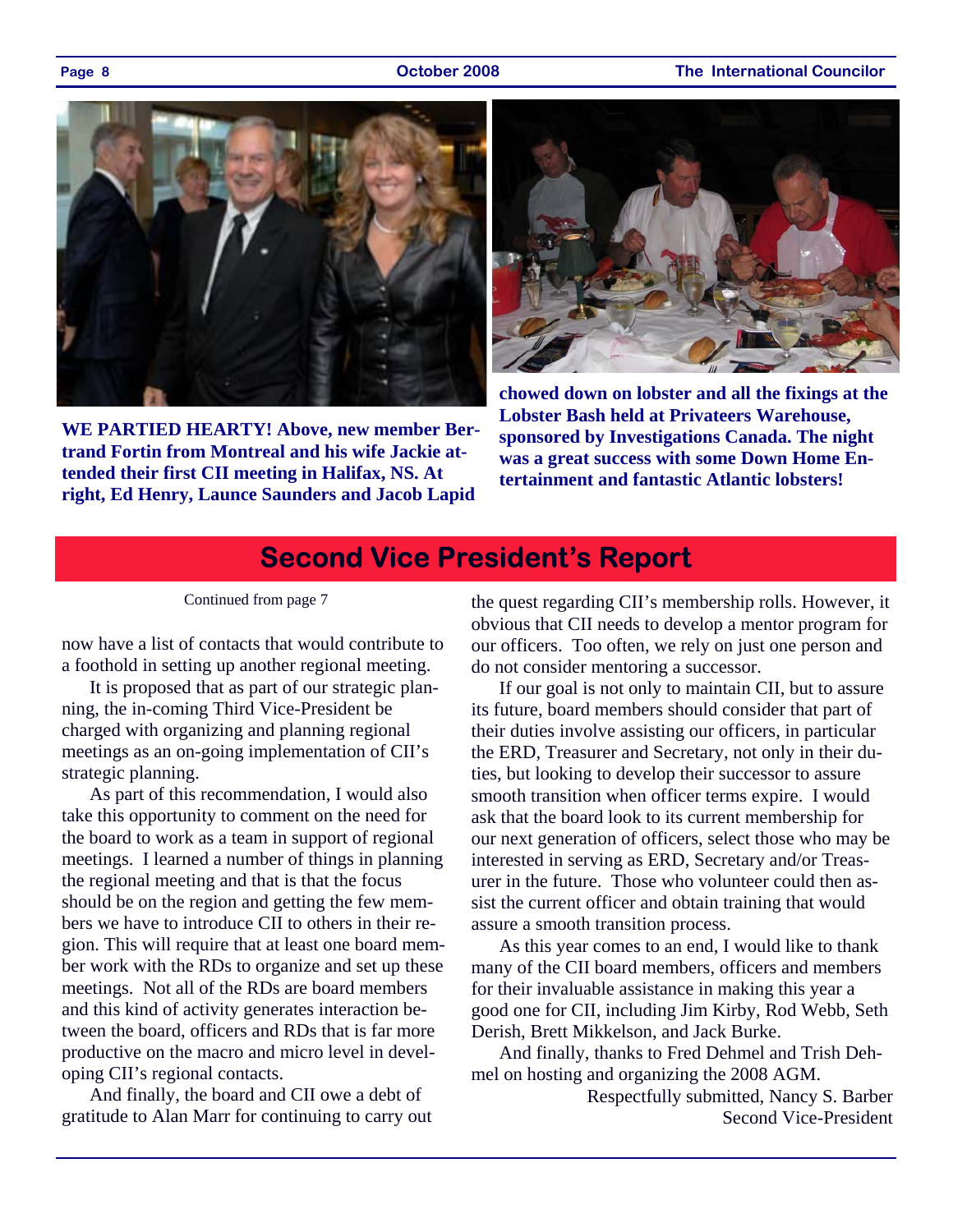# **Fred Dehmel sworn in as President at CII AGM**

### Continued from page 2

vetted, high quality and true professionals. We have all agreed that we will not compromise our quality membership for quantity membership. Having said that, there are so many true professional around the world that would be great members of CII. I would ask you all, under the guidance of our ERD to look around your areas and seek out those professionals that are not members of CII and ask them to take a look. Look in those areas of the world where we do not have a member and identify the true professional and see if there is a fit. Having members in all countries only helps us all. Our ERD Alan Marr has been a driving force with getting new members, so if you need assistance or guidance, I am sure Alan is only too willing to help or contact a Board member.

I know many members do not attend the AGM due to budget considerations, but I ask you all to strongly consider attending our AGM, this is where the real benefit of CII is, meeting these great people, knowing where they are, putting a face to a name and just having a great time with them. Just make it a point to come to one AGM and see that I am right!!

As I said it is a true honour for me to be your President this year, I promise you all that I will do my best to move us forward this year, to help grow the membership, to help our members see the benefit of CII. I ask you all to send me your ideas and your thoughts for CII. I promise you that I will review them all, ensure that the executive and/or the Board consider them and if they will benefit the Council, we will try to make them work. But please do not get upset if you present an idea and it



New Board members are sworn in from left to right, Jacob Lapid, Sandra Stibbards, Ed Henry, Eddie Sigrist and Marc Reed.

is not followed through with. I promise you that I will give you the reason we could not do it, but what is important is member input, your ideas may not work, but may inspire something that will. Remember it is for the Good of the Council!!

I would also ask that each and every member become active in our newsletter. I know many of you write articles for magazines, newsletters and even books. I ask that you send a copy of an article that you have written or a paper to our Newsletter editor for consideration to be published in the CII International Councillor. Also please let Trish know what is going on in your area each month, even a paragraph about your area is helpful. Lets make this year the year that everyone participates in CII.

Thank you for your support and trust.

Fred Dehmel, President, CII

# **New Members**

Paul Anastasi, CII Olympic Action Media Communications Ltd Athens, Greece panastasi@ath.forthnet.gr

Sean Dees, QII Advanced Investigative Services Inc. Nashville, IL, USA airs@midwestinvestigators.com

Oberdan Echeverria, CII Chile Investigations Araucania, Chile info@chileinvestigations.com

Toine Goorts, QII Goots Onderzoek & Consultations **Netherlands** 

info@goorts-ocb.nl

Changxu Li, CII CUIPPC Beijing, China lichanguxu@cuippc.com

Muhammad Shah Islam, CII Portcullis International md.shar@portcullisintl.com.sg Singapore md.shar@portcullisintl.com.sg

Lim Yong Chong, CII Portcullis International Singapore yc.lim@portcullisintl.com.sg **Family announcements? A wedding in the future? New baby? Contact Joan Beach, chair of the Welfare Committee, with all your news for inclusion in the Councillor. You can reach Joan by email at Joanmbeach@aol.com**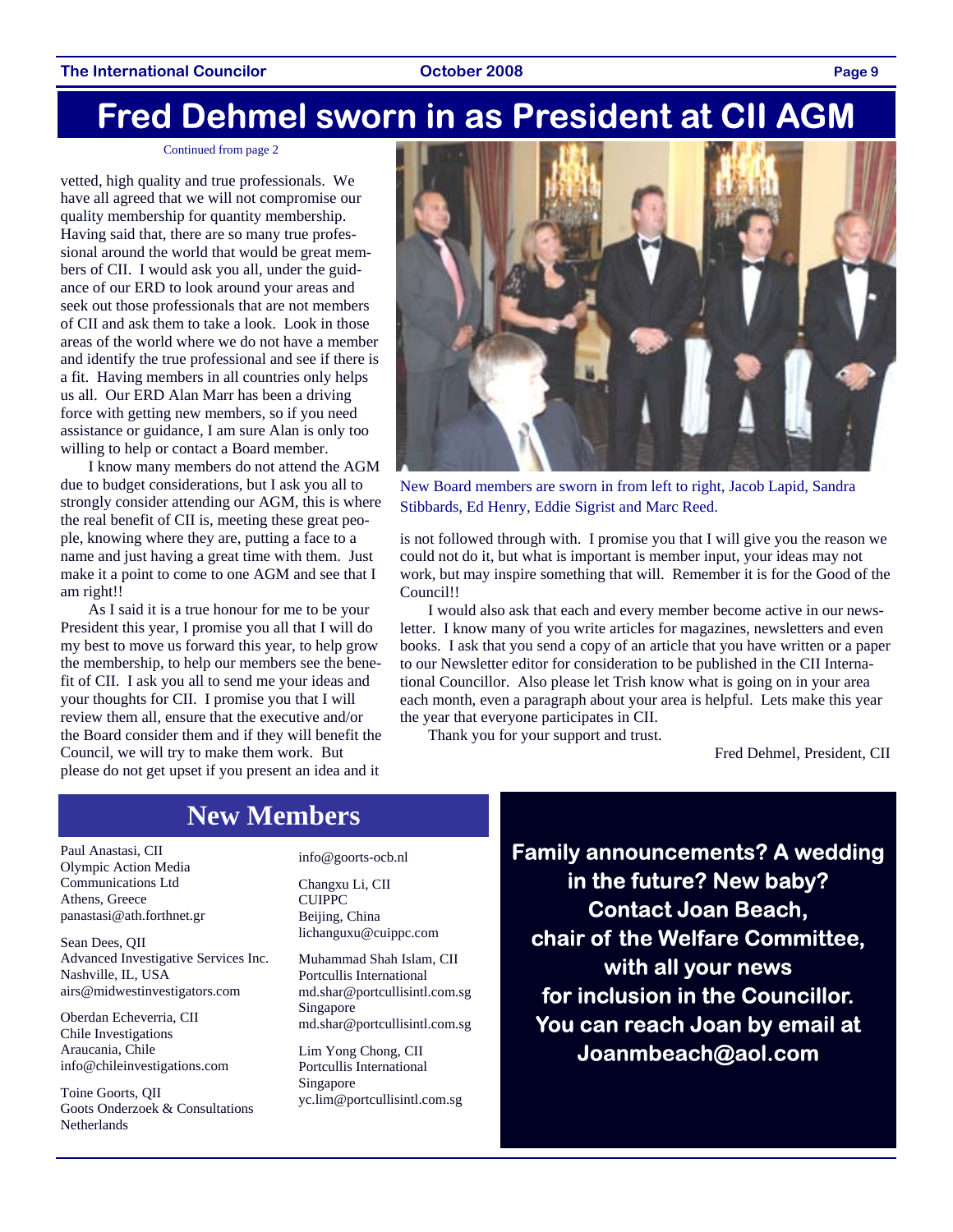Page 10 **CHOU COUNTER 10 COUNTER 10 OCTOBER 2008** The International Councilor

# **Regional Directors 2008-2009**

| 01 CANADA EAST                                    | <b>Trish Dehmel</b>                         | tdehmel@csilimited.com            |  |  |  |
|---------------------------------------------------|---------------------------------------------|-----------------------------------|--|--|--|
| 02 CANADA CENTRAL                                 | <b>Brian King</b>                           | bking@king-reed.com               |  |  |  |
| 03 CANADA WEST                                    | Ken Cahoon                                  | ken.cahoon@canproglobal.com       |  |  |  |
| 04 USA NORTHEAST                                  | Joan Beach                                  | Joanmbeach@aol.com                |  |  |  |
| 06 GREAT LAKES                                    | Robert Dudash<br>robertdudash@hotmail.com   |                                   |  |  |  |
| 07 USA CENTRAL                                    | Robert Dudash                               | robertdudash@hotmail.com          |  |  |  |
| 08 USA WEST                                       | Paneen Allen                                | paneenallen@msn.com               |  |  |  |
| 09 AUSTRIA, HUNGARY, SWITZERLAND,<br><b>ITALY</b> | Alan Marr                                   | alan-marr@jigsawservices.co.uk    |  |  |  |
| 10 NETHERLANDS,<br><b>BENELUX COUNTRIES</b>       | Alan Marr                                   | alan-marr@jigsawservices.co.uk    |  |  |  |
| 11 CARIBBEAN, SOUTH AMERICA                       | Maurice C. Amres                            | geb@solutions2000.net             |  |  |  |
| <b>12 CENTRAL AMERICA</b>                         | Seth Derish                                 | seth@privateeyes.com              |  |  |  |
| 13 IRELAND, N IRELAND                             | Alan Marr                                   | alan-marr@jigsawservices.co.uk    |  |  |  |
| 14 SCOTLAND, ENGLAND                              | Alan Marr                                   | alan-marr@jigsawservices.co.uk    |  |  |  |
| 15 SPAIN & PORTUGAL                               | Roy Whitehouse                              | $wis-int@ip.pt$                   |  |  |  |
| 16 FRANCE                                         | Joel Auribault                              | ira@agence-investigations.com     |  |  |  |
| 17 SCANDINAVIA                                    | Jouni Heikkinen                             | academic@welho.com                |  |  |  |
| 18 BELGIUM                                        | Michel de Kort                              | mdk@dekort-partners.be            |  |  |  |
| 19 GERMANY, E. EUROPE                             | Jurgen F. Hebach                            | fritz.cii-berlin@web.de           |  |  |  |
| 20 ISRAEL                                         | Jacob Lapid                                 | lapidim@bezeqint.net              |  |  |  |
| 21 INDIA                                          | Pawanjit Ahluwalia                          | pawan@premiershield.net           |  |  |  |
| 22 SINGAPORE, SE ASIA, VIETNAM                    | Ponno Kalastree                             | p.kalastree@mainguard-intl.com.sg |  |  |  |
| 23 HONG KONG, KOREA                               | Li Fuk Ki                                   | lifk@biznetvigator.com            |  |  |  |
| 24 CHINA                                          | Hai Yang                                    | cn@sbcs.com.cn                    |  |  |  |
| 25 JAPAN                                          | Kenji Ohara                                 | mission@olive.ocn.ne.jp           |  |  |  |
| 26 AUSTRALIA, NEW ZEALAND                         | Rodney Webb                                 | rtw@mwacorporate.com.au           |  |  |  |
| 27 ALBANIA, GREECE, TURKEY, CYPRUS                | Alan Marr                                   | alan-marr@jigsawservices.co.uk    |  |  |  |
| <b>28 NORTH AFRICA</b>                            | Alan Marr<br>alan-marr@jigsawservices.co.uk |                                   |  |  |  |
| 29 CENTRAL AFRICA                                 | Alan Marr                                   | alan-marr@jigsawservices.co.uk    |  |  |  |
| <b>30 SOUTH AFRICA</b>                            | Peter Grant                                 | petergrant@criskinternational.com |  |  |  |

# **GET INVOLVED — BE A DIRECTOR FOR YOUR AREA**